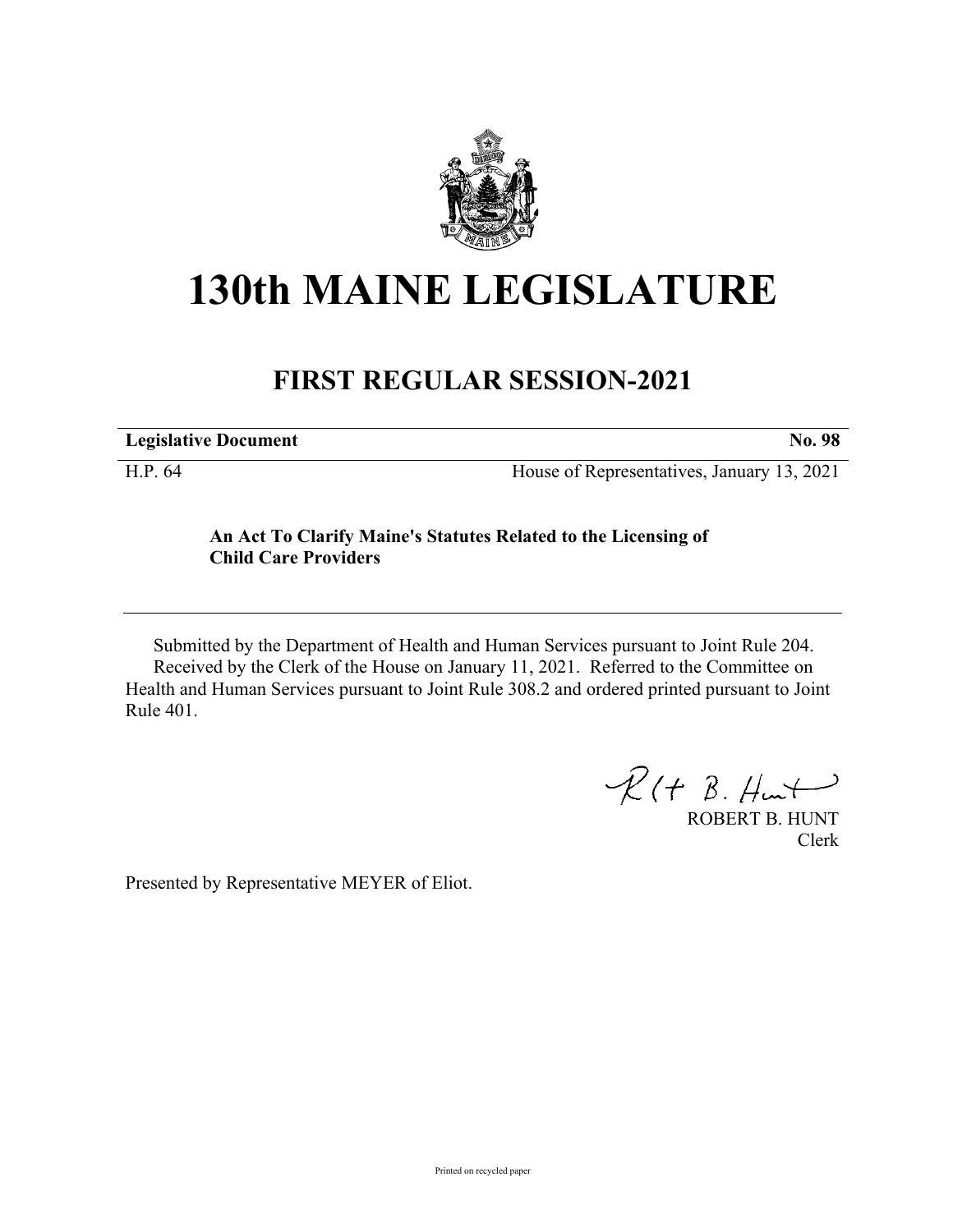| $\mathbf{1}$   | Be it enacted by the People of the State of Maine as follows:                                 |
|----------------|-----------------------------------------------------------------------------------------------|
| $\overline{2}$ | <b>Sec. 1. 22 MRSA §1319-C, sub-§3, as amended by PL 2005, c. 530, §3, is further</b>         |
| 3              | amended to read:                                                                              |
| $\overline{4}$ | <b>3. Approval dependent on compliance.</b> As of July 1, 1998, a family child care           |
| 5              | provider, child care facility or nursery school may not be licensed, registered, certified or |
| 6              | otherwise approved or receive any state funds unless it is in compliance with this section.   |
| 7              | Sec. 2. 22 MRSA §2662, sub-§5, as amended by PL 2007, c. 631, §4, is further                  |
| 8              | amended to read:                                                                              |
| 9              | 5. Residential swimming pool. "Residential swimming pool" means any constructed               |
| 10             | pool that is used for swimming in connection with a single or multifamily residence, used     |
| 11             | by tenants of apartment buildings, owners of condominiums and members of property             |
| 12             | owners associations and available only to these residents and their private guests. A pool    |
| 13             | on the premises of a family child care provider who is eertified licensed or required to be   |
| 14             | eertified licensed under section 8301-A is a residential swimming pool.                       |
| 15             | Sec. 3. 22 MRSA §7702-A, sub-§2, as repealed and replaced by PL 2003, c. 452,                 |
| 16             | Pt. K, $\S27$ and affected by Pt. X, $\S2$ , is amended to read:                              |
| 17             | <b>2. Civil penalties.</b> The following penalties apply to the following violations.         |
| 18             | A. A person who violates section 7703 or 8603 or rules adopted pursuant to those              |
| 19             | sections commits a civil violation for which a fine of not more than \$500 may be             |
| 20             | adjudged.                                                                                     |
| 21             | B. A person who violates rules governing child-to-staff ratios adopted under section          |
| 22             | 8302-A, subsection 1, paragraph A or subsection 2, paragraph G commits a civil                |
| 23             | violation for which a fine of not more than \$500 per incident or \$500 per number of         |
| 24             | children above the limitation set by rule, or both, may be adjudged.                          |
| 25             | C. A person who violates the following sections or rules adopted pursuant to those            |
| 26             | sections commits a civil violation for which a fine of not more than \$500 per incident       |
| 27             | may be adjudged:                                                                              |
| 28             | (1) Section 7801, subsection 1, paragraph A;                                                  |
| 29             | $(2)$ Section 8301-A; or                                                                      |
| 30             | (3) Section 8302-A, subsection 1, paragraphs B to J and subsection 2, paragraphs              |
| 31             | A to F and H to K.                                                                            |
| 32             | A civil violation under this subsection must be enforced pursuant to Title 17-A, section      |
| 33             | $4-B.$                                                                                        |
| 34             | Sec. 4. 22 MRSA §7702-A, sub-§3, as amended by PL 2015, c. 497, §1, is                        |
| 35             | repealed.                                                                                     |
| 36             | <b>Sec. 5. 22 MRSA §7702-B,</b> as enacted by PL 2007, c. 324, §5, is amended by              |
| 37             | amending the section headnote to read:                                                        |
| 38             | §7702-B. Operating without a license or certificate; violations; penalties                    |
| 39             | Sec. 6. 22 MRSA §7702-B, sub-§1, as enacted by PL 2007, c. 324, §5, is amended                |
| 40             | to read:                                                                                      |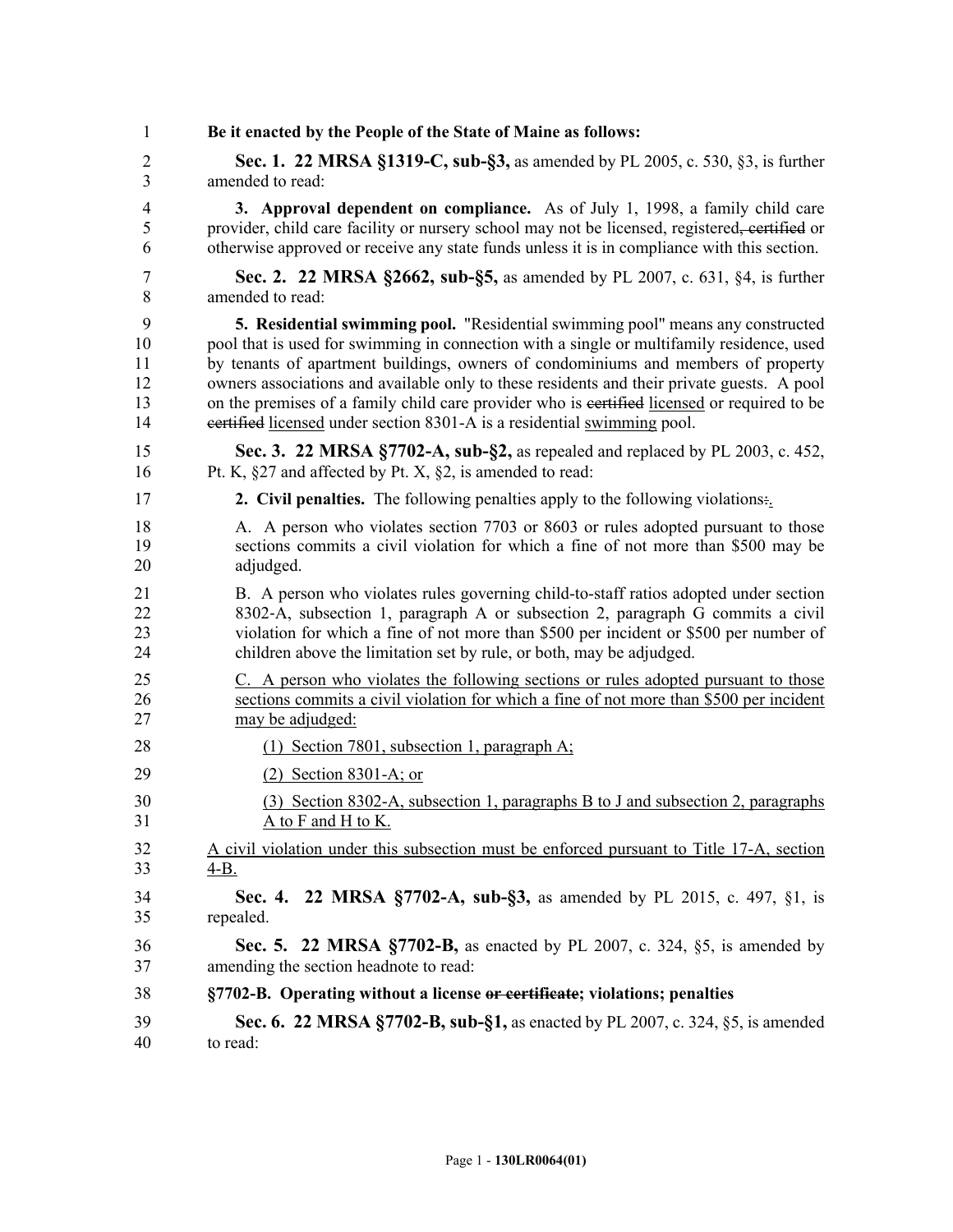- 1 **1. License or certificate required.** A person, firm, partnership, association, 2 corporation or other entity may not, without first obtaining a license:
- 3 A. Manage or operate a long-term care facility as defined in chapter 1666‑B;
- 4 B. Operate a child care facility as defined in section 8301‑A, subsection 1‑A, paragraph 5 B; or
- 6 C. Operate as a family child care provider as defined in section 8301‑A, subsection 7 1–A, paragraph C.
- 8 **Sec. 7. 22 MRSA §7702-B, sub-§7,** as enacted by PL 2007, c. 324, §5, is amended 9 to read:

10 **7. Right of entry.** To inspect the premises of a long-term care facility, child care 11 facility or family child care provider that the department knows or believes is being 12 operated without a license or certificate, the department may enter only with the permission 13 of the owner or person in charge or with an administrative inspection warrant issued 14 pursuant to the Maine Rules of Civil Procedure, Rule 80E by the District Court, authorizing 15 entry and inspection.

16 **Sec. 8. 22 MRSA §7702-B, sub-§8,** as enacted by PL 2007, c. 324, §5, is amended 17 to read:

18 **8. Administrative inspection warrant.** The department and a duly designated officer 19 or employee of the department have the right to enter upon and into the premises of an 20 unlicensed long-term care facility or, child care facility or an uncertified family child care 21 provider with an administrative inspection warrant issued pursuant to the Maine Rules of 22 Civil Procedure, Rule 80E by the District Court at a reasonable time and, upon demand, 23 have the right to inspect and copy any books, accounts, papers, records and other 24 documents in order to determine the state of compliance with subsection 1. Pursuant to the 25 Maine Rules of Civil Procedure, Rule 80E the department's right of entry and inspection 26 may extend to any premises and documents of a person, firm, partnership, association, 27 corporation or other entity that the department has reason to believe is operating without a 28 license or a certificate.

- 29 **Sec. 9. 22 MRSA §7702-B, sub-§9,** as enacted by PL 2007, c. 324, §5, is amended 30 to read:
- 31 **9. Noninterference.** An owner or person in charge of an unlicensed long-term care 32 facility or, child care facility or an uncertified family child care provider may not interfere 33 with or prohibit the interviewing by the department of residents or consumers of services.
- 34 **Sec. 10. 22 MRSA §7707, sub-§1,** as enacted by PL 2015, c. 278, §2, is amended 35 to read:
- 36 **1. Reporting requirements.** A child care facility licensed pursuant to section 8301-A, 37 subsection 2; a family child care provider certified licensed pursuant to section 8301-A, 38 subsection 3; and a nursery school licensed pursuant to section 8402 shall report reportable 39 incidents in accordance with this section.
- 40 **Sec. 11. 22 MRSA §7801, sub-§1, ¶E,** as amended by PL 2001, c. 645, §3, is 41 further amended to read:
- 42 E. A child care facility licensed under section 8301‑A, subsection 2; or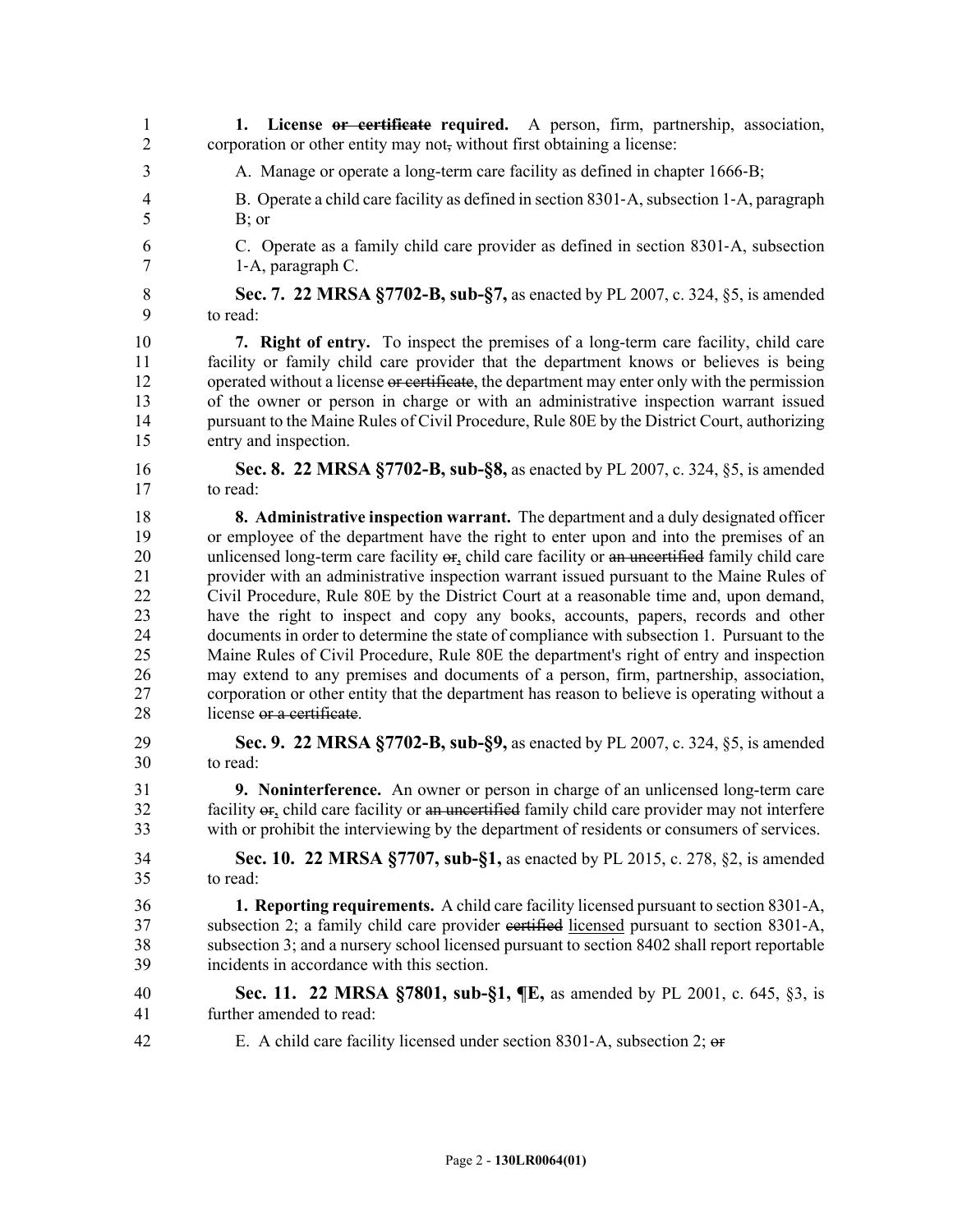| $\mathbf{1}$   | <b>Sec. 12. 22 MRSA §7801, sub-§1, ¶G, as enacted by PL 1987, c. 389, §4, is</b>              |
|----------------|-----------------------------------------------------------------------------------------------|
| $\overline{2}$ | amended to read:                                                                              |
| 3              | G. An adult day care program-; or                                                             |
| 4              | Sec. 13. 22 MRSA §7801, sub-§1, ¶H is enacted to read:                                        |
| 5              | H. A family child care provider licensed under section 8301-A, subsection 3.                  |
| 6              | <b>Sec. 14. 22 MRSA §7802, sub-§2, ¶B, as amended by PL 2015, c. 267, Pt. RR,</b>             |
| 7              | $§1$ , is further amended by amending subparagraph (6) to read:                               |
| 8              | (6) The term of a home day family child care certificate provider license issued              |
| 9              | under section 8301-A, subsection 3 is for 2 years.                                            |
| 10             | Sec. 15. 22 MRSA §7802, sub-§6, as enacted by PL 2007, c. 324, §9, is amended                 |
| 11             | to read:                                                                                      |
| 12             | 6. Time limit on reapplication after denial or revocation. The following time limit           |
| 13             | applies to a reapplication after denial or revocation.                                        |
| 14             | A. When a license or certificate for a child care facility or a family child care provider    |
| 15             | has been denied or revoked on one occasion, the applicant or licensee may not reapply         |
| 16             | for a license or certificate for a child care facility or a family child care provider for a  |
| 17             | period of one year from the effective date of the denial or revocation decision if not        |
| 18             | appealed, or, if appealed, from the effective date of the commissioner's final decision       |
| 19             | or the reviewing court's order, whichever is later.                                           |
| 20             | B. If a license or certificate for a child care facility or a family child care provider has  |
| 21             | been denied or revoked on 2 occasions, the applicant or licensee may not reapply for a        |
| 22             | license or certificate for a child care facility or a family child care provider for a period |
| 23             | of 2 years from the effective date of the second denial or revocation decision if the         |
| 24             | decision is not appealed or, if appealed, from the effective date of the commissioner's       |
| 25             | final decision or the reviewing court's order, whichever is later.                            |
| 26             | C. If a license or certificate for a child care facility or a family child care provider has  |
| 27             | been denied or revoked on 3 occasions, the applicant or licensee may not receive              |
| 28             | another license or certificate for the care of children.                                      |
| 29             | <b>Sec. 16. 22 MRSA §8301-A, as amended by PL 2009, c. 211, Pt. B, §§20 and 21,</b>           |
| 30             | is further amended by amending the section headnote to read:                                  |
| 31             | §8301-A. Licensure of child care facilities; certification of and family child care           |
| 32             | providers                                                                                     |
| 33             | Sec. 17. 22 MRSA §8301-A, sub-§1-A, ¶C, as amended by PL 2005, c. 530, §7,                    |
| 34             | is further amended to read:                                                                   |
| 35             | C. "Family child care provider" means a person who provides day care in that person's         |
| 36             | home on a regular basis, for consideration, for 3 to 12 children under 13 years of age        |
| 37             | who are not the children of the provider or who are not residing in the provider's home.      |
| 38             | If a provider is caring for children living in that provider's home and is caring for no      |
| 39             | more than 2 other children, the provider is not required to be eertified licensed as a        |
| 40             | family child care provider.                                                                   |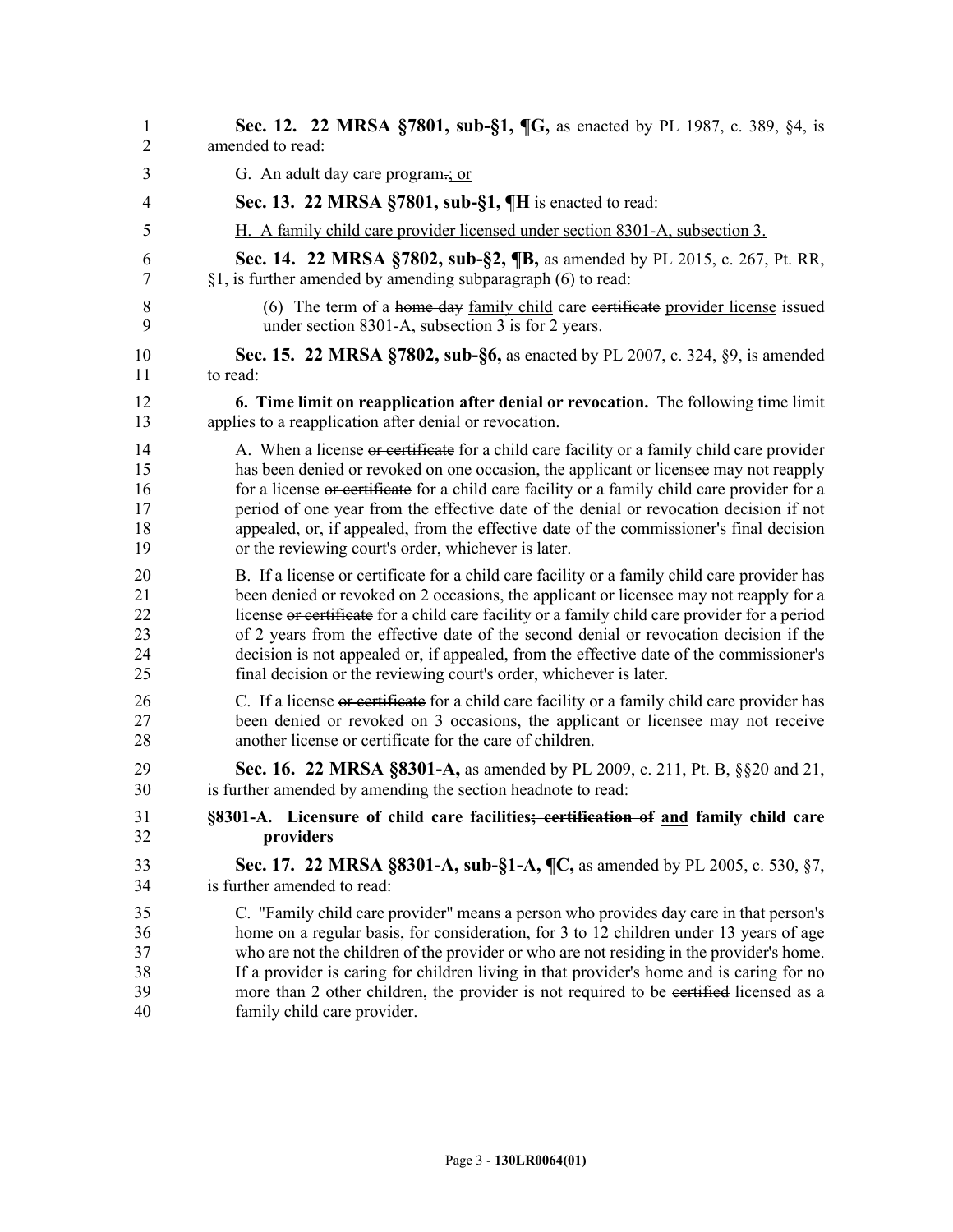1 **Sec. 18. 22 MRSA §8301-A, sub-§3,** as amended by PL 2005, c. 640, §3, is further 2 amended to read:

3 **3. Family child care provider certification licensure.** A family child care provider 4 shall pay the certification licensing fee required under section 8303-A. A family child care 5 provider must be certified licensed under this chapter and shall comply with the rules 6 adopted by the commissioner under section 8302-A and the fire safety requirements of 7 section 8304-A. The department shall make at least one unannounced inspection of a 8 family child care provider eertified licensed under this chapter during the term of the 9 certificate license. The inspection must take place between 6 and 18 months after the 10 issuance of the eertificate license.

11 **Sec. 19. 22 MRSA §8301-A, sub-§4,** as amended by PL 2005, c. 530, §7, is further 12 amended to read:

13 **4. Complaints.** Upon receipt of a complaint about a licensed child care facility or a 14 certified family child care provider and if the department has reasonable cause to suspect 15 that a violation of the licensure or certification requirements has occurred, the department 16 may investigate the complaint and enter the premises at any reasonable time for the 17 purposes of the investigation.

18 **Sec. 20. 22 MRSA §8301-A, sub-§5,** as amended by PL 2005, c. 530, §7, is further 19 amended to read:

20 **5. Administrative suspension.** Whenever conditions exist that immediately 21 jeopardize the health and safety of children, the commissioner may issue an order of 22 closure, which suspends the certification license of the family child care provider or the 23 child care facility license for up to 10 days, pending further investigation or prior to 24 obtaining an order of emergency suspension from the court. The department shall require 25 that an order of closure be posted at the facility and made public as it determines to be most 26 appropriate for parents and other potential customers.

27 **Sec. 21. 22 MRSA §8301-A, sub-§6,** as amended by PL 2005, c. 530, §7, is further 28 amended to read:

29 **6. Temporary license.** Whenever a certified family child care provider or licensed 30 child care facility or family child care provider moves to a new location the department 31 may issue a temporary certificate or license, valid pending final action on the application 32 for the new location by the department, when:

- 33 A. All applicable standards have been met except a requirement that is dependent on 34 the action of an agency of State Government or a contractor of that agency; and
- 35 B. Through no action by the applicant that causes a significant delay, timely issuance 36 of a provisional or full license has been delayed by the agency or contractor.
- 37 **Sec. 22. 22 MRSA §8302-A, sub-§2, ¶D-1** is enacted to read:
- 38 D-1. The quality of the program of child care that is provided;
- 39 **Sec. 23. 22 MRSA §8302-A, sub-§2, ¶D-2** is enacted to read:
- 40 D-2. The administration of medication;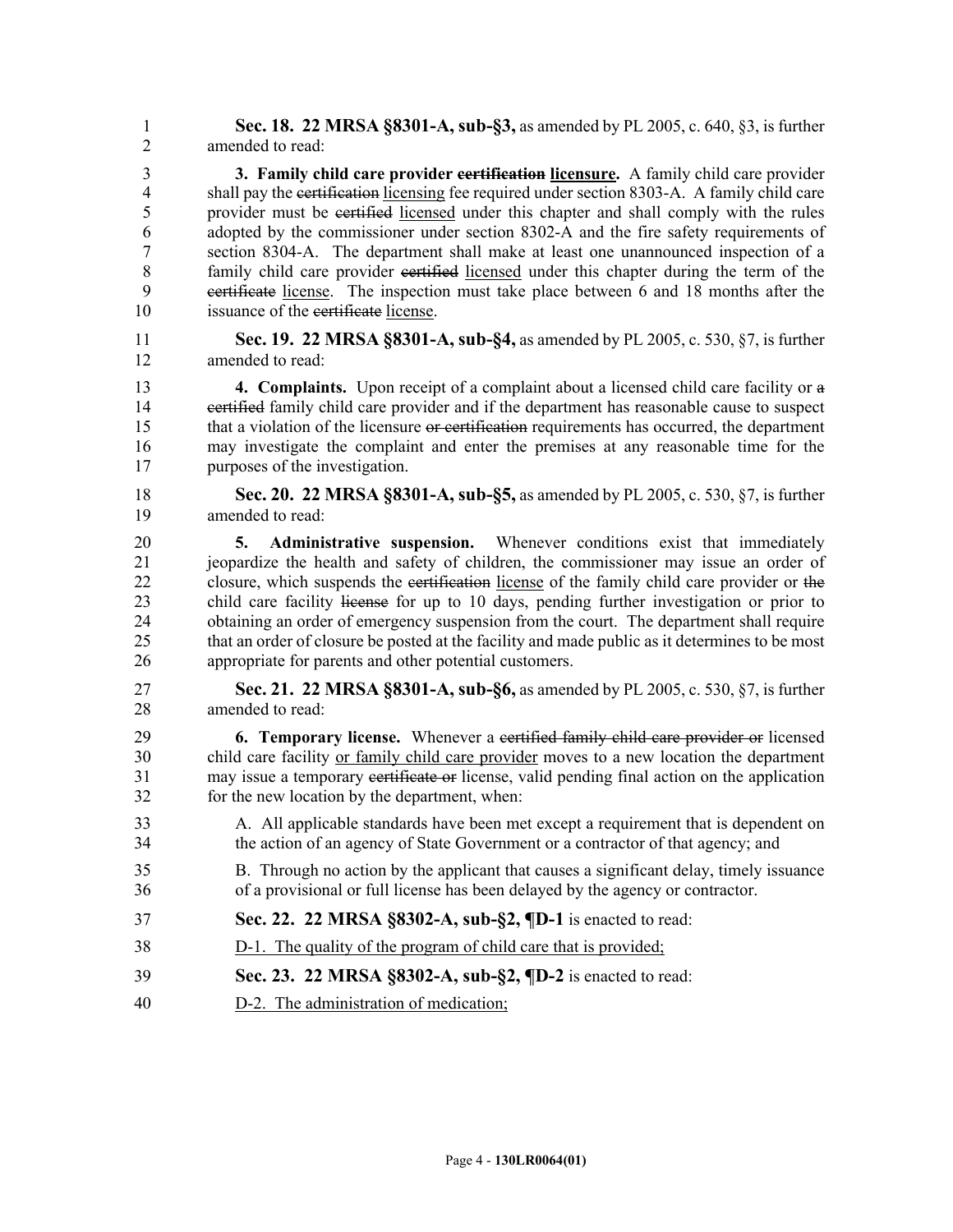| 1                    | Sec. 24. 22 MRSA §8302-A, sub-§2, ¶I, as amended by PL 2017, c. 457, §3, is                                                                                                                                                                                                                                             |
|----------------------|-------------------------------------------------------------------------------------------------------------------------------------------------------------------------------------------------------------------------------------------------------------------------------------------------------------------------|
| $\overline{2}$       | further amended to read:                                                                                                                                                                                                                                                                                                |
| 3                    | I. Procedures for waivers of rules and for suspension and revocation of eertification                                                                                                                                                                                                                                   |
| 4                    | licensure; and                                                                                                                                                                                                                                                                                                          |
| 5                    | Sec. 25. 22 MRSA §8302-B, first ¶, as amended by PL 2005, c. 530, §9, is further                                                                                                                                                                                                                                        |
| 6                    | amended to read:                                                                                                                                                                                                                                                                                                        |
| 7                    | A person who provides day care in that person's home for one or 2 children whose care                                                                                                                                                                                                                                   |
| 8                    | is paid for by state or federal funds is not required to be eertified licensed as a family child                                                                                                                                                                                                                        |
| 9                    | care provider pursuant to section 8301-A but is subject to the provisions of this section.                                                                                                                                                                                                                              |
| 10                   | <b>Sec. 26. 22 MRSA §8303-A, sub-§1, as enacted by PL 2009, c. 590, §6, is amended</b>                                                                                                                                                                                                                                  |
| 11                   | to read:                                                                                                                                                                                                                                                                                                                |
| 12                   | 1. Child care facilities and certified family child care providers. The department                                                                                                                                                                                                                                      |
| 13                   | shall adopt rules to establish reasonable fees for both initial licensure or certification and                                                                                                                                                                                                                          |
| 14                   | license or certification renewals for child care facilities and certified family child care                                                                                                                                                                                                                             |
| 15                   | providers. Rules adopted pursuant to this subsection are major substantive rules pursuant                                                                                                                                                                                                                               |
| 16                   | to Title 5, chapter 375, subchapter 2-A.                                                                                                                                                                                                                                                                                |
| 17                   | Sec. 27. 22 MRSA §8304-A, sub-§1, as amended by PL 2005, c. 530, §11, is                                                                                                                                                                                                                                                |
| 18                   | further amended to read:                                                                                                                                                                                                                                                                                                |
| 19                   | 1. Inspection required. As an ongoing condition of licensure or certification, the                                                                                                                                                                                                                                      |
| 20                   | Commissioner of Public Safety must provide at least biennially to the department a written                                                                                                                                                                                                                              |
| 21                   | statement that the child care facility or eertified family child care provider complies with                                                                                                                                                                                                                            |
| 22                   | applicable fire safety rules adopted pursuant to Title 25, section 2452. The Commissioner                                                                                                                                                                                                                               |
| 23                   | of Public Safety shall adopt rules in accordance with the Maine Administrative Procedure                                                                                                                                                                                                                                |
| 24                   | Act to implement this subsection. The rules must provide for at least the following.                                                                                                                                                                                                                                    |
| 25                   | A. The Commissioner of Public Safety shall issue a fire safety technician certificate                                                                                                                                                                                                                                   |
| 26                   | to any person who successfully completes a training course established by the                                                                                                                                                                                                                                           |
| 27                   | Department of Public Safety. A person who receives a fire safety technician certificate                                                                                                                                                                                                                                 |
| 28                   | pursuant to this paragraph may perform fire safety inspections under this section.                                                                                                                                                                                                                                      |
| 29<br>30<br>31<br>32 | In addition to ongoing license or certification requirements, inspection and<br>В.<br>eertification are is required under this section whenever a child care facility or certified<br>family child care provider changes or augments a heating system or makes major<br>structural alterations to the facility or home. |
| 33                   | Sec. 28. 22 MRSA §8353, sub-§3, as enacted by PL 2015, c. 283, §3, is amended                                                                                                                                                                                                                                           |
| 34                   | to read:                                                                                                                                                                                                                                                                                                                |
| 35                   | 3. Addition of relevant professionals. The investigation team shall include, as                                                                                                                                                                                                                                         |
| 36                   | appropriate, relevant professionals to participate as members of the investigation team for                                                                                                                                                                                                                             |
| 37                   | investigations of residential treatment centers, group homes, eertified family child care                                                                                                                                                                                                                               |
| 38                   | providers or child care facilities.                                                                                                                                                                                                                                                                                     |
| 39                   | <b>Sec. 29. 22 MRSA §8356, sub-§1, ¶B, as enacted by PL 2015, c. 283, §3, is</b>                                                                                                                                                                                                                                        |
| 40                   | amended to read:                                                                                                                                                                                                                                                                                                        |
| 41<br>42             | A family child care provider eertified licensed pursuant to section 8301-A,<br>Β.<br>subsection 3;                                                                                                                                                                                                                      |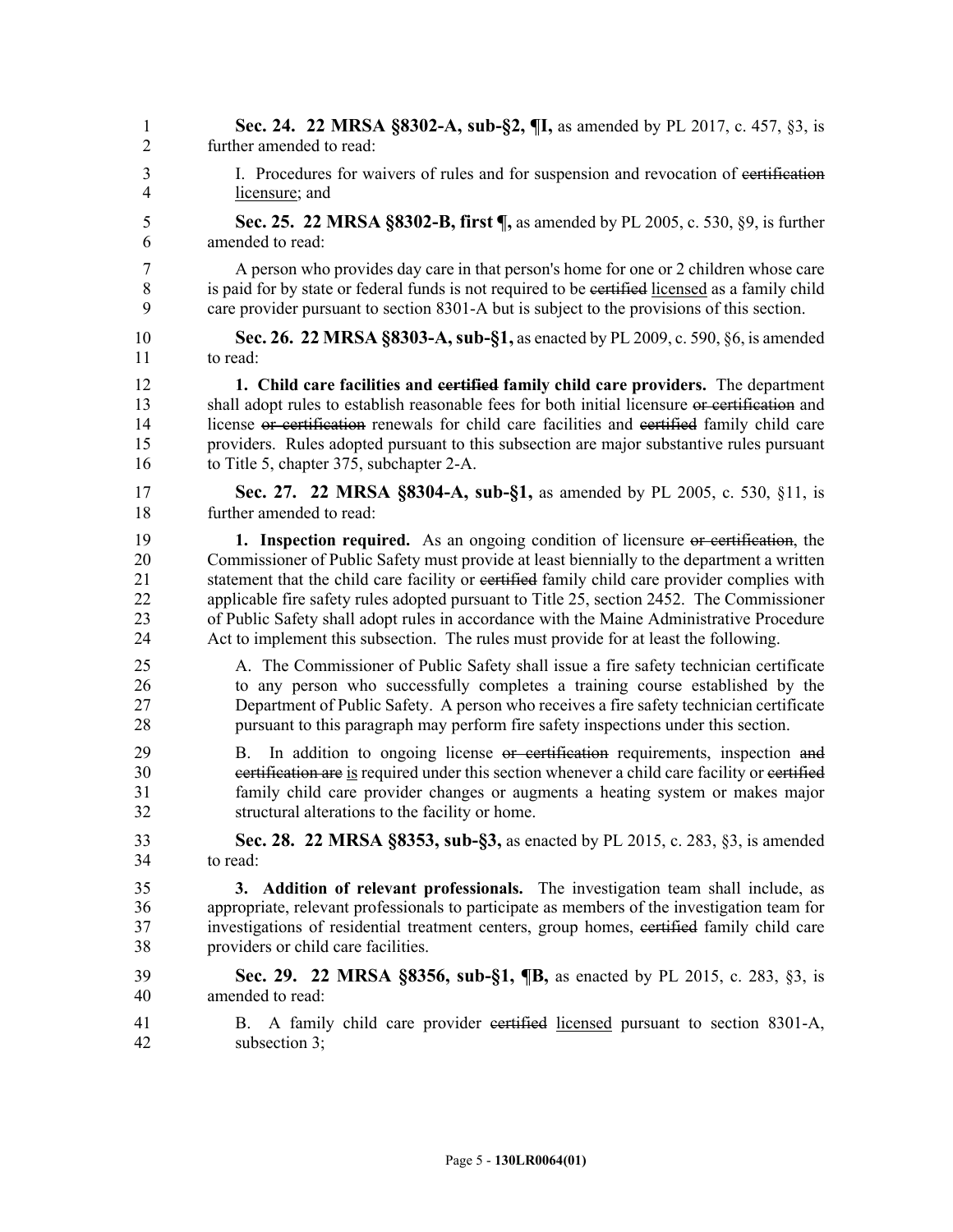1 **Sec. 30. 22 MRSA §8356, sub-§2,** as enacted by PL 2015, c. 283, §3, is amended 2 to read:

3 **2. Unlicensed person or facilities.** The investigation team may investigate a person 4 or facility described in subsection 1 if the person or facility is not licensed or certified.

5 **Sec. 31. 24-A MRSA §3060, sub-§1,** as enacted by PL 2009, c. 185, §1, is amended 6 to read:

7 **1. Evidence of business liability insurance.** An insurer may not refuse to issue or 8 renew a policy covering the primary residence of a family child care provider eertified 9 licensed under Title 22, section 8301‑A, subsection 3 or cancel such policy within the first 10 90 days of coverage unless the denial of coverage or cancellation is based solely on 11 underwriting factors other than the presence of a family child care business on the premises 12 if the family child care provider has demonstrated satisfactory evidence that the child care 13 business is covered by separate insurance coverage for business liability, including medical 14 payments coverage equivalent to coverage in the policy. For purposes of cancellation or 15 nonrenewal under section 3049 or 3051, an insurer may not treat the presence of the family 16 child care business activity as a factor related to the insurability of the primary residence 17 of a family child care provider eertified licensed under Title 22, section 8301–A, subsection 18 3 if the family child care provider has demonstrated satisfactory evidence that the child 19 care business is covered by separate insurance coverage for business liability in accordance 20 with this subsection.

21 **Sec. 32. 24-A MRSA §3060, sub-§2,** as enacted by PL 2009, c. 185, §1, is amended 22 to read:

23 **2. No liability under property insurance policy.** An insurer has no duty to defend 24 or indemnify a family child care provider eertified licensed under Title 22, section 8301-A, 25 subsection 3 under a policy covering the primary residence of a family child care provider 26 issued by the insurer if:

- 27 A. The loss or damage for which the family child care provider is liable or alleged to 28 be liable arises in whole or in part from the family child care business activity;
- 29 B. The policy issued by the insurer expressly excludes that loss or damage arising from 30 the family child care business activity;
- 31 C. The family child care provider has demonstrated satisfactory evidence of separate 32 insurance coverage for child care business liability in accordance with subsection 1; 33 and
- 34 D. The insurer issuing the policy covering the primary residence has disclosed to the 35 family child care provider that failure to maintain separate insurance coverage for child 36 care business liability might result in cancellation or nonrenewal of the policy covering 37 the primary residence and that the child care business activity is excluded under the 38 policy.
- 39 **SUMMARY**
- 40 This bill makes various changes to the laws governing the licensure of child care 41 providers in order to ensure consistency between provider types. Specifically, the bill: